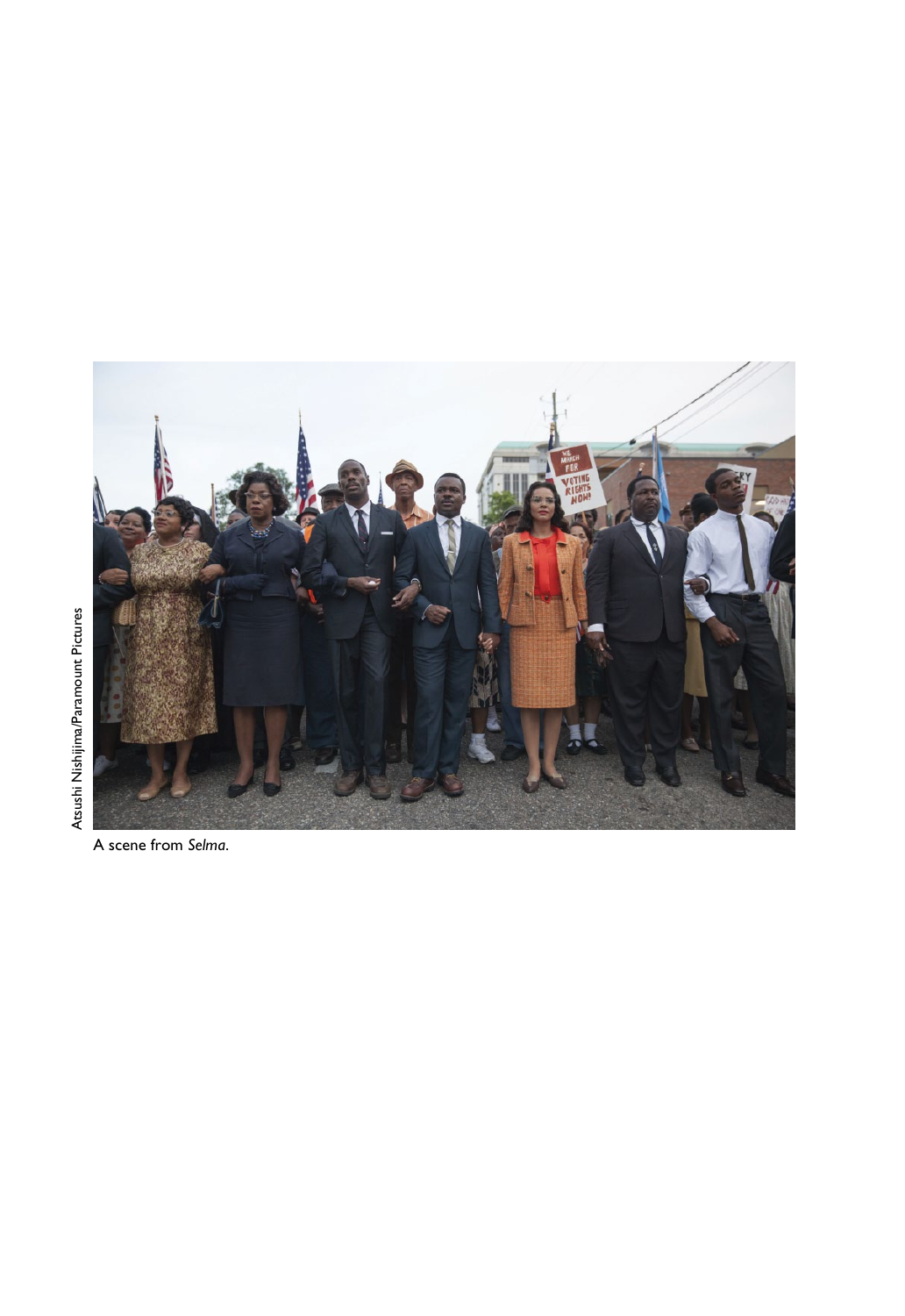# **The Strange Career of the Voting Rights Act:** *Selma* **in Fact and Fiction**

New Labor Forum 2015, Vol. 24(2) 32–41 Copyright © 2015, The Author(s) DOI: 10.1177/1095796015579201 nlf.sagepub.com

#### **Adolph Reed Jr.1**

#### **Keywords**

elections, Democratic Party, equality, labor, neoliberalism, racism, working class

The only thing that hasn't changed about black politics since 1965 is how we think about it.

—Willie Legette (ca. 1999)

Ava DuVernay's film *Selma* has generated yet another wave of mass-mediated debate over cinematic representation of black Americans' historical experience of racial injustice.<sup>1</sup> The controversy's logic is at this point familiar, nearly clichéd. DuVernay and others have responded to complaints about the film's historical accuracy, particularly in its portrayal of Lyndon Johnson, with invocations of artistic license and assertions that the film is not intended as historical scholarship. In fact, *Selma* and its recent predecessors (*Django Unchained* or *The Help*), like other period dramas, treat the past like a props closet, a source of images that facilitate naturalizing presentist sensibilities by dressing them up in the garb of bygone days. And the specific sensibilities that carry the spate of slavery/Jim Crow–era costume dramas are those around which the contemporary black professional-managerial class (PMC) converges: reduction of politics to a narrative of racial triumph that projects "positive images" of black accomplishment, extols exemplary black individuals, stresses overcoming great adversity to attain success and recognition, and inscribes a monolithic and transhistorical racism as the fundamental obstacle confronting, and thus uniting, all black Americans.

History is beside the point for this potted narrative, as is art incidentally.

# *The contemporary black professional-managerial class converges [around the] reduction of politics to a narrative of racial triumph that projects "positive images" of black accomplishment.*

DuVernay threw the cat out of the bag in discussing her characterization of Johnson's role in the struggle for the Voting Rights Act (VRA). The original script portrayed the president as more centrally engaged and actively supportive but, she says, "I wasn't interested in making a white-savior movie; I was interested in making a movie centered on the people of *Selma*." Of course, her film does not follow through on that pious declaration; she avoids the white savior but only to replace him with a black one. *Selma* is, despite her insistence that it is not, another iteration of King idolatry.<sup>2</sup> But the "white-savior" comment is helpful because it makes clear that

#### **Corresponding Author:**

Adolph Reed Jr., [alreed2@earthlink.net](mailto:alreed2@earthlink.net)

<sup>1</sup> University of Pennsylvania, Philadelphia, USA

<sup>\*</sup>This essay was previously published as a longer essay in [nonsite.org and is available at http://nonsite.org/editorial/](http://nonsite.org/editorial/the-real-problem-with-selma) the-real-problem-with-selma; it is reprinted here with permission. Please contact nonsite.org with any requests for permission for further reuse.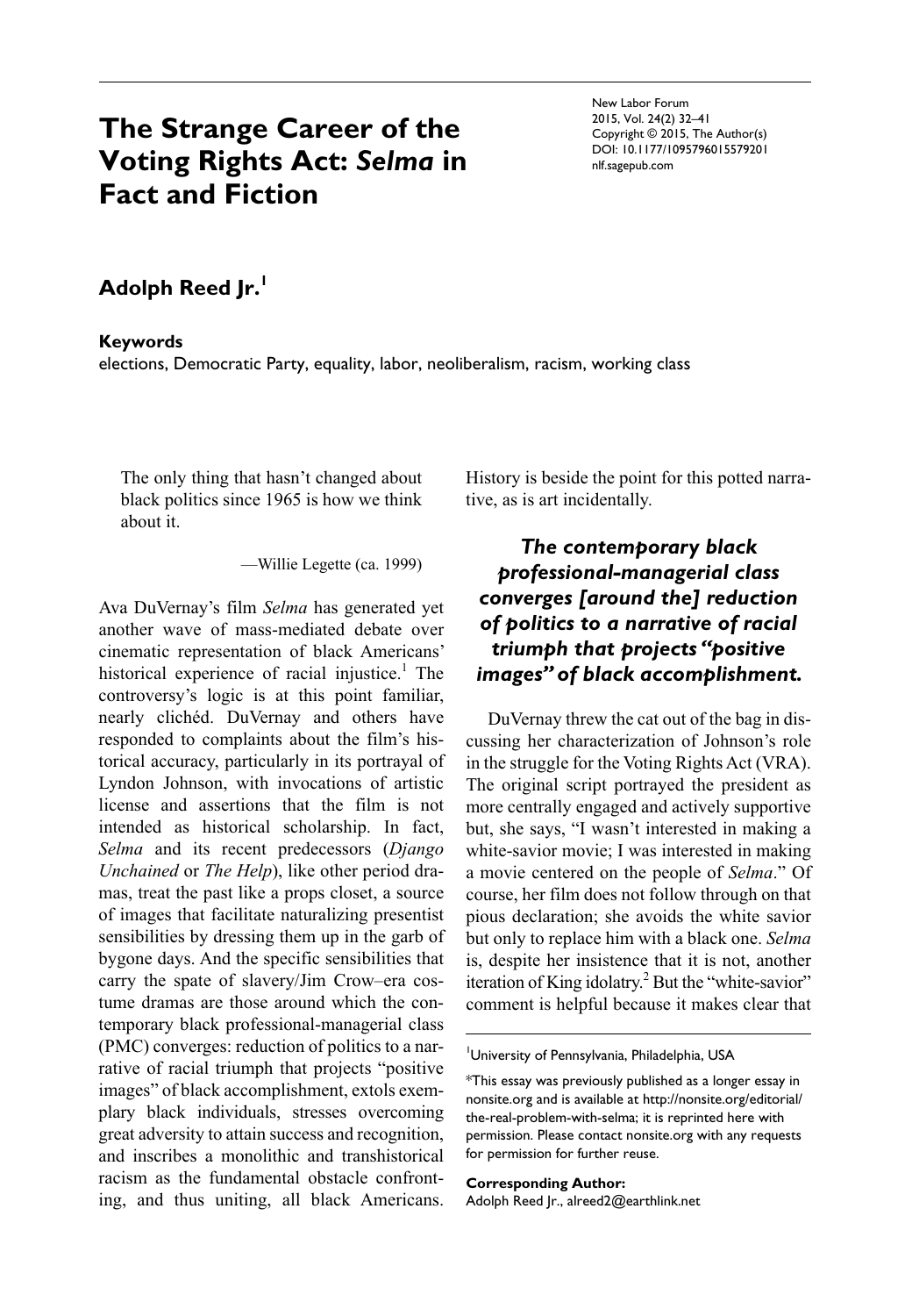representing history is not the point of these films. As English literature professor Jerome Christensen contends in a defense of the film's relation to history, "*Selma* is not education, it's mobilization—it's a movie that wants to move you. Its aim is not accuracy, but to be tragically and poignantly clever." He goes on to assert: "That movie is Ferguson . . . Nothing has changed. That's why Johnson in some sense can't be the hero of the movie. He can't be the white savior, because nothing was saved."<sup>3</sup>

### **Selma** *is another iteration of King idolatry.*

From that perspective *Selma* isn't really about the campaign for voting rights at all; as Christensen says, the film is an act of mobilization and what it's mobilization for are above all the status claims precisely of the black PMC, here embodied by black filmmakers and actors and, presumably, the parasitic chatterers who bloviate about them. That helps to understand why the ersatz political debate about the film shifted so smoothly into arguments that its director and actors had been "snubbed" for Oscar nominations as well as why the alleged snub is represented as an injustice against black Americans writ large—that is, not simply the individuals who might have been nominated. In a perverse revision of the old norm of labor solidarity, "an injury to one is an injury to all," now it is the black (haute) bourgeoisie that suffers injustice on behalf of the black masses. It's prominent black individuals' interests and aspirations that are asserted—under the flag of positive images, role models, equivalent vulnerability to racism, and other such class-inflected bullshit—as crucial concerns for the race as a whole.<sup>4</sup>

One objection to DuVernay's depiction of Johnson as resistant to pursuing a voting rights law is that it is an unacceptable expression of creative license because (1) it falsifies the history of the civil rights movement in a way that (2) egregiously distorts a significant element of that history and (3) in doing so, leaves an erroneous picture of how the key victories of the civil rights movement were won that moreover (4) can have counterproductive implications for how we think about political strategy today. In addition to those who defend the film on

grounds I have discussed, others have acknowledged its consequential misrepresentations but nonetheless conclude that on balance, even with those faults, the film makes a significant contribution in telling even a flawed version of the story of the Selma campaign to a popular audience. Albert R. Hunt, after critically discussing the substance and implications of the film's treatment of Johnson, rejects Joseph A. Califano's urging not to see the film. Hunt concludes, "You should see this movie, and know the story of Selma's Edmund Pettus Bridge. That was brought home to me by my 25-yearold apolitical daughter, Lauren: 'Seeing it is a lot different than reading about it."<sup>5</sup>

But what does *Selma* communicate? Does its vision of the *Selma* campaign as a dramatic event, as much an existential as a political triumph, contribute to making sense of the sources and goals of the civil rights movement, the pursuit of voting rights enforcement, or the relation of either to contemporary problems bearing on race and inequality? If we are reporting on how our children responded to it, my son, who is an historian, commented at the beginning of the controversy about Johnson's role that it is only a matter of time before students show up in his undergraduate courses rehearsing the wrongheaded common sense understanding they would have acquired from the movie or discussions of it. Or, for that matter, from professors of Africana Studies, or English or (for sure) Cultural Studies. Under these conditions, maybe the most pertinent response to DuVernay's film is to lay out an historically richer and thicker account of the struggle for voting rights enforcement and the impact of the VRA on the South, black politics, and American politics in general over the half-century since its passage.

The 1965 VRA, of course, was one of the crowning achievements of the high period of southern black political insurgency that began in the late 1940s and accelerated through the early 1960s. The story of the heroic popular protest campaign, culminating in the violent "Bloody Sunday" Selma march, which created the political environment securing the bill's passage is well known. The most recent irruption of recurrent attempts to undermine voting rights—via the panoply of efforts to stifle voter registration and actual voting, to dilute voting strength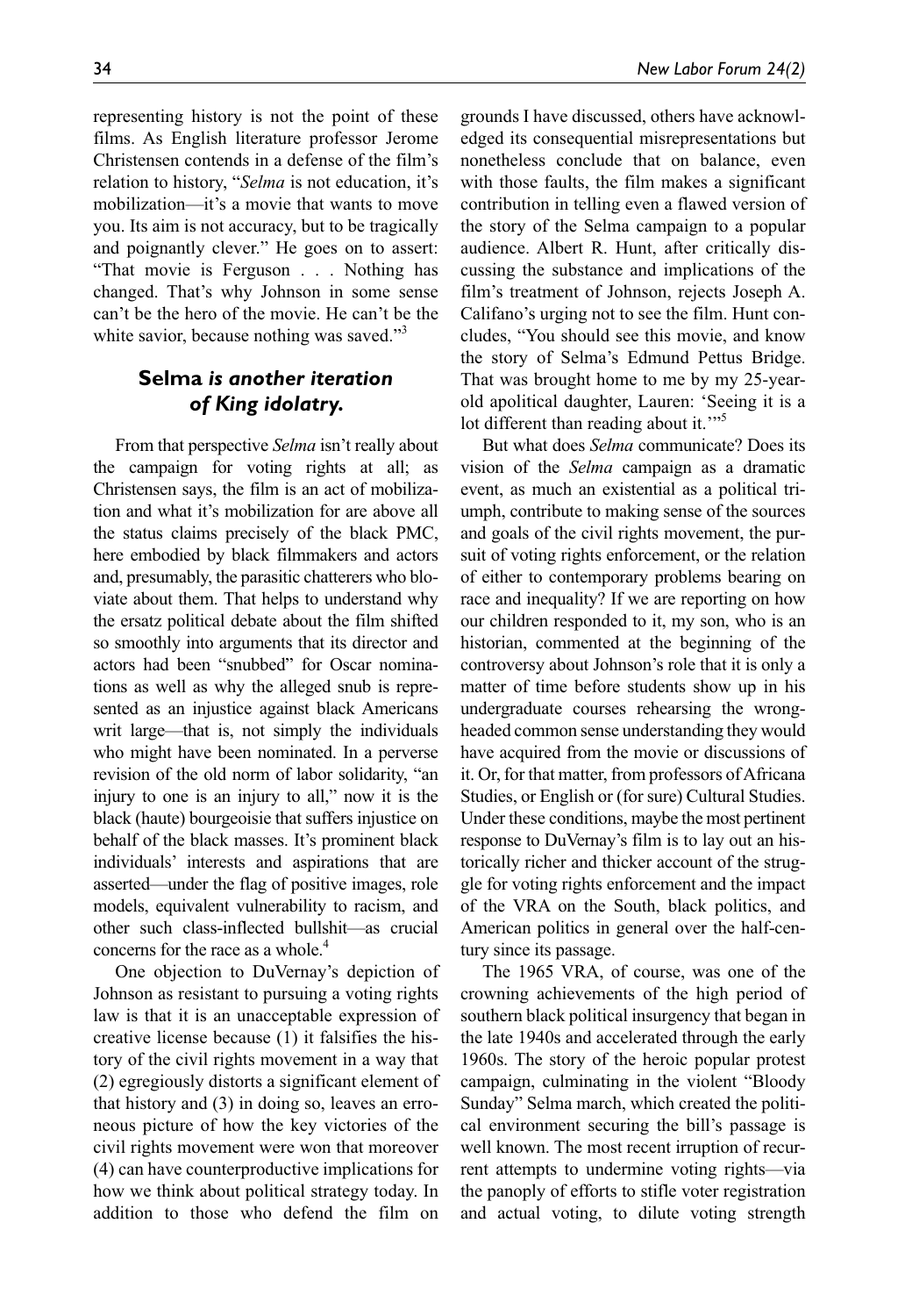through manipulating reapportionment to pack, stack, or disperse concentrations of targeted groups and finally through direct attack on the VRA itself<sup>6</sup>—only underscores how successful that law has been in democratizing American society. And that success extends beyond opening opportunities for black or Latino candidates to win office or even for black and Latino voters to register their preferences directly. It has substantially altered the political culture of the region as well as the country as a whole.

After open Nazi/Klansman (take your pick; he wore both swastika and hood) David Duke had received a majority of white votes in both the 1991 Louisiana gubernatorial race and a U.S. Senate race a year earlier, I was asked to comment on whether his appeal was a lamentable testament to how little things had changed in southern politics. My response was that his overall performance in those two elections was rather an illustration of the significance of the VRA. Twenty-five years earlier, if Duke had gotten solid majorities of the white vote, he would have been elected. And that is not just a simple arithmetical point about the additive force of the black vote. That by the dawn of the 1990s more than two-fifths of white Louisiana voters had no trouble voting for candidates actively supported by a vast majority of black voters marks a more significant sea change. That deeper shift in political culture and the potential it implies for pursuit of a transformatively progressive politics is also a reason that the reactionary alliance of fascist agitators, racists, and other lunatics and the corporate interests that fund them have become so hell bent on undoing voting rights.

In fact, the contemporary campaign of disfranchisement looks a lot like its predecessor at the end of the nineteenth century, and that similarity should remind us that the VRA did not so much *extend* the franchise to black southerners as *restore* it. Many of us no doubt find in our teaching that, for undergraduates in particular, black American political history is a seamless blur from slavery to Jim Crow and that, notwithstanding a lot of gestural references to black people's "agency," students have no sense of the impact of the Fifteenth Amendment in opening a generation of active and impressive political participation.<sup>7</sup> The campaign for disfranchisement that intensified in the 1890s was the direct outcropping of the dominant merchant-planter class's concerns that blacks and white poor farmers and workers could align to challenge ruling class power. That was not a Freudian compensatory fantasy. Enough evidence existed even before the Populist insurgency of the 1890s to sustain those concerns. In *Class, Race, and the Civil Rights Movement*, Jack Bloom describes the context that underlay white elites' fears. The insurgent Readjuster movement in Virginia won statewide office in 1879 on an alliance of black freedmen and white workers and farmers. More than 60,000 black people across the region belonged to the Knights of Labor, and they made up a majority of the Knights' 3,000 members in Mississippi. The Colored Farmers Alliance, linked to the Populist movement, boasted more than 1,250,000 members. Most dramatically, a North Carolina Populist–Republican Fusion ticket swept statewide in 1894, including most of the major cities, and was re-elected in 1896. Tellingly, the Fusion government was overturned in 1898 in a white supremacist putsch conducted by Democratic elites.<sup>8</sup>

### *The VRA did not so much* **extend** *the franchise to black southerners as* **restore** *it.*

As J. Morgan Kousser indicates, the aggressive campaign of disfranchisement that took place in the 1890s and early 1900s, while certainly fueled and justified by racism, was about disciplining white poor farmers and workers as well as eliminating black voting.<sup>9</sup> Removing blacks from the electoral equation forced poor and working-class whites to define their political aspirations in terms that presumed the absolute hegemony of the merchant-planter-industrialist class. In his classic study, *Southern Politics in State and Nation*, V. O. Key argued that plebeian whites were able to win in the political order thus produced not much more than the trappings of nominal white supremacy. That is all the "southern exceptionalism"—successful disfranchisement (and, after all, northern elites tried and largely failed to disfranchise lower class whites as well)—necessary to explain why the center of gravity of the region's politics has been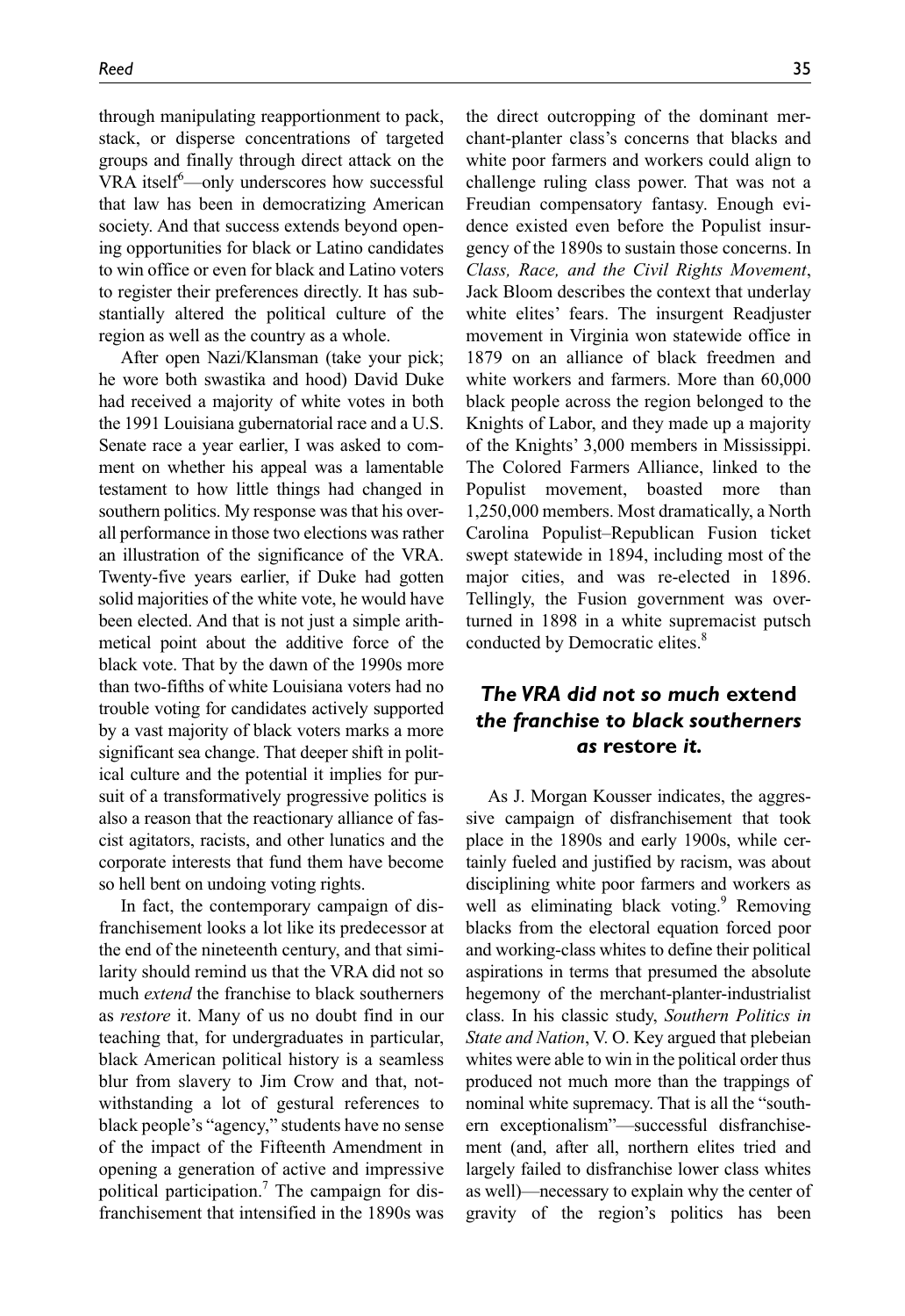distinctively reactionary. That absolute ruling class dominance meant, for example, that southern trade unionists could not count on significant support from state and local elected officials when they attempted to organize in the 1920s and 1930s with predictable consequences. Indeed, quite the opposite was the case.

# *[Blacks] were targets of disfranchisement as much as a Republican–Populist voting bloc as because they were black, just as today's disfranchisement [targets] blacks and Latinos as Democratic voters.*

I mention the dynamics and consequences of disfranchisement for three reasons: (1) I believe it is important to stress the fact that black people openly and enthusiastically exercised citizenship rights for decades after Emancipation, (2) noting those facets of the historical context underscores the broad significance of both the franchise and its loss, and (3) it is also important to recognize that what most crucially connects successful disfranchisement at the beginning of the twentieth century and contemporary efforts is not so much an invariant, transhistorical "racism" (although there has been no shortage of racist argument and targeting involved in each instance) but a very pragmatic attempt by powerful elites to shrivel the electorate to solidify partisan advantages for their narrow programs of upward redistribution. Black people, that is, were targets of disfranchisement in the earlier moment as much as a Republican–Populist voting bloc as because they were black, just as today's disfranchisement efforts target blacks and Latinos as Democratic voters. Keeping that in mind may help to neutralize some of the pointless banter about whether black teabagger darlings like South Carolina's Tim Scott are embodied evidence that that reactionary element is not racist or are merely tokens and dupes and/or lunatics. That is not an argument that can be resolved—one side alleges racism, the other denies it—and is moreover not really the point.<sup>10</sup>

Many activists struggled to challenge the post–Populist disfranchisement without much success until the changed national political

climate—itself in part a product of increased black voting strength outside the South opened institutional opportunities. Between 1938 and 1946, black voter registration in the region trebled to more than 600,000. Henry Lee Moon reported that the increases were "most spectacular" in the cities. In 1946 alone, black registration increased in Atlanta from 5,000 to 25,000; 1,200 to 20,000 in Savannah, Georgia; and 2,500 to 15,000 in Jacksonville, Florida. New Orleans recorded a similarly dramatic increase, from roughly 400 black voters in 1940 to more than  $28,000$  by  $1952$ .<sup>11</sup> These dramatic increases in black voting, however, could not translate into much beyond clientelist politics because black voting strength was generally restricted to cities and even there was not a large enough bloc to support pressing more aggressively to shape policy agendas.

Passage of the VRA opened new electoral possibilities in both urban and rural, especially black belt, areas. These new possibilities showed up in exponential increases in black office holding, from fewer than 1,500 nationally in 1970 to nearly 8,900 in 1998. For the first time since the Reconstruction era, black candidates in the South were elected sheriffs and other city and county officials and to state legislatures. (*Selma* concludes with a mostly triumphal montage of freeze-frames of selected individual participants in the events with captions indicating aspects of their future lives. Sheriff Jim Clark appears with the note that he was voted out of office in the next election. It struck me that that suggests one prosaic, material reason for his intransigent opposition to black enfranchisement—knowledge that he would lose his job.<sup>12</sup>) The ranks of black elected officials outside the South grew substantially as well, and the most visible expressions of the new possibilities were the increased numbers of black congressional representatives and the emergence of a phalanx of big-city mayors. The number of blacks in Congress grew from nine in 1969 to forty-three in 2013. By the mid-1980s, what I characterized as black urban regimes—that is, "black-led and black-dominated administrations backed by solid council majorities," a formulation intended to distinguish racial transitions in local governing coalitions from instances of black mayors like Tom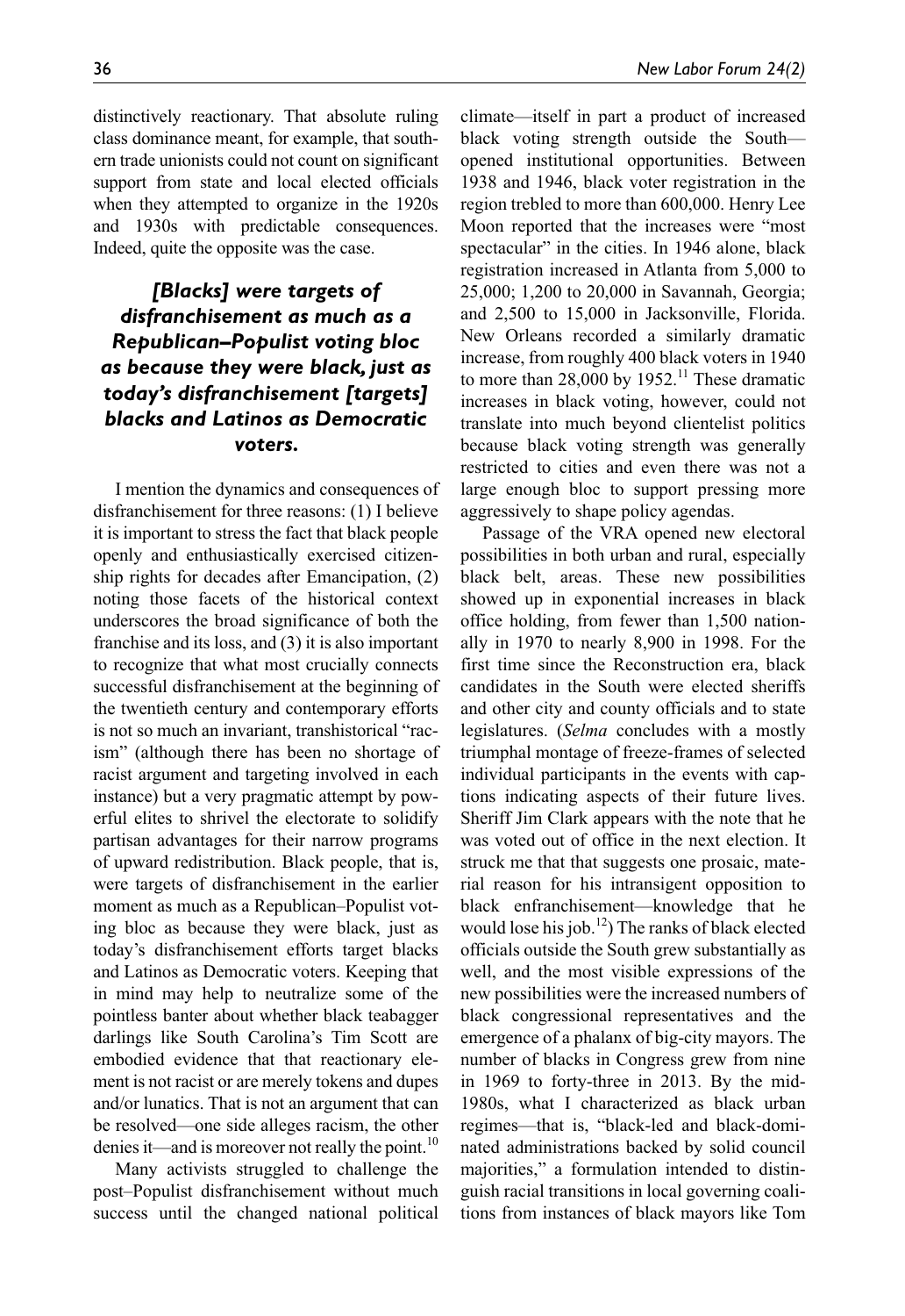Bradley in Los Angeles or Wellington Webb in Denver who won office as representatives of electoral coalitions in which non-whites were not a majority—governed in thirteen U.S. cities with populations of one hundred thousand or more.<sup>13</sup> Many more were elected in smaller cities, typically near-in suburbs that had become largely black in population.

### *Passage of the VRA opened new electoral possibilities in both urban and rural, especially black belt, areas.*

These transformations in black officialdom were widely lauded, understandably, as fulfillment of the victories of the civil rights insurgency. After all, the early waves of the new black elected officials included many with either civil rights, federal Office of Economic Opportunity, Community Action, or Model Cities experience.14 Moreover, not only *was* the new stratum of black officials and functionaries directly the product of civil rights and Black Power activism, the election campaigns that propelled the racial transition typically draped themselves in the raiment of popular civil rights insurgency, and candidates commonly presented themselves as embodying the next phase of the victorious movement. Such élan was likely unavoidable in that heady moment. However, as is often the case in politics, the story was more complicated than that.

Making sense of the racial transition within which the black urban regimes were constituted requires examination of the structural and institutional contexts within which transition occurred. In particular, I focused on the significance, in addition to insurgent black political activity, of metropolitan demographic and political-economic reorganization during the decades after World War II. I argued that, for black urban governance at least, two contradictions were crucial to understand: (1) the political-economic conditions that enabled their emergence, including the fiscal stress characteristic to largely minority municipalities, also undercut those regimes' capacities to undertake courses of action that would address the downwardly redistributive concerns shared disproportionately among the largely minority electoral coalition; and (2) the governing coalitions on which those regimes depend are preemptively weighted toward the pro-growth elites who are committed to programs of aggressive upward redistribution predicated largely on suppressing or preempting the downward redistribution to which the electoral coalition is disposed. I examined Atlanta Mayor Maynard Jackson's effort in the 1970s to harmonize the latter contradiction in the case of an airport construction controversy by concocting a notion of black political interest that linked it to one of the contending developers' proposal.<sup>15,16</sup>

More recently, a very interesting scholarship has shown the extent to which racial transition in urban politics characteristically was anchored in alliances between insurgent black activists and functionaries and a rising stratum of aggressively pro-growth liberals. John David Arena's *Driven from New Orleans*, a study of the fortyyear attack on low-income public housing in New Orleans, shows in wonderful detail how from its beginning the racial transition that began in the late 1960s in that city was tied to an urban liberalism that was also the cornerstone of the new, rationalized tourist economy and a broader program of targeting public resources to support rent-intensifying development. Arena examines the nexus of racial transition in local government and an emergent black political class, the policy content of post-segregation era racial liberalism, and the roles of philanthropic foundations and neighborhood groups in consolidating and legitimating that developmentalist regime via discourses of grassroots authenticity. Timothy Weaver discusses the emergence of black governance in Philadelphia as a product of a similar coalition. Kent Germany examines the key role of local administration of War on Poverty and Great Society funds in formation of the institutional architecture of racial transition in New Orleans as well as its intricate connections with the emerging racial and growth liberalism in the 1960s, and Megan French-Marcelin studies the role of the Community Development Block Grant program and other federal economic development aid in cementing interracial growth liberalism in New Orleans in the 1970s and 1980s.<sup>17</sup>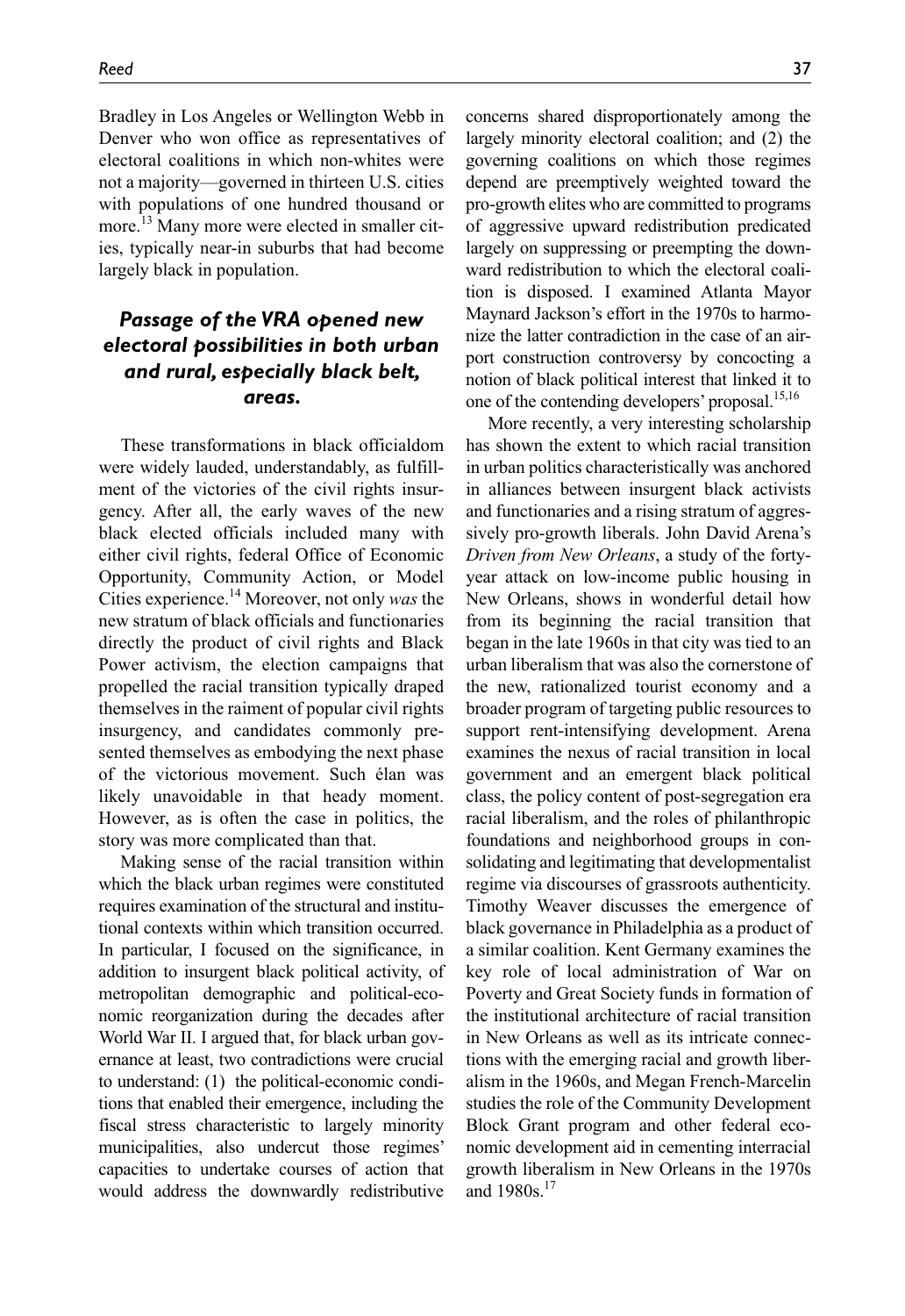Among its other contributions, this literature throws into relief what is problematic about a common interpretive tendency in the fields of black politics, black American political history, and black studies generally to posit as a central critical analytical category an idealized "black liberation movement," "black freedom movement," or "black community" that in effect exists outside or logically and normatively prior to larger political dynamics in American society and political economy. In positing a false coherence, this interpretive posture, which has its roots, as Cedric Johnson's and Dean Robinson's work shows definitively, in Black Power and post–Black Power communitarian radicalism, has been problematic—I would argue counterproductive—in both scholarly and civic domains. From its earliest iterations as a leftist or racial populist critique of the limitations of Black Power as ideology and program, going back to the end of the 1960s in Robert L. Allen's *Black Awakening in Capitalist America* and to some extent Harold Cruse's critiques of Black Power ideology,<sup>18</sup> that interpretive posture preempted recognizing how emergence of a stratum of public functionaries and aspirants had the potential to alter radically the practical universe of the political for black Americans across the board, from the most mundane aspects of quotidian life on up to larger questions of the nature and direction of public policy at all levels.

Such analytical purblindness was understandable at that historical moment both because the new political regime had not begun to take concrete shape and because the rhetorical force of the struggles against racial exclusion and discrimination reasonably presumed a collective or unitary and popular black interest in opposing racism and racially discriminatory treatment. Furthermore, the popularity of anticolonial metaphor gave a radical patina to formulations of black Americans as a singular "People." As a standard of critical judgment, however, that perspective was never adequate for the interpretive or political challenges presented by the evolving post-segregation order or the revanchist turn in national politics begun in the 1970s and its many ramifications down to states and cities and the lives of all working people as that political turn consolidated on bipartisan terms and intensified over subsequent decades. It can lead only to dead-end arguments—the parallel to pointless debates about whether or not some individual or stance is racist—about whether individual or program X *really* represents the interests of the black community or is a "sell out" or inauthentic.

In our current political moment, in which even flamboyantly race-conscious black people embrace career opportunities and ideological rationales attendant to the destruction of public education, privatization of public goods and services, and the dynamic of rent-intensifying real estate development commonly described as gentrification or neighborhood upgrading and revitalization, formulations that presume an idealized "black community" or "black masses" as a collective political subject obscure the real processes through which the larger revanchist regime gains legitimacy among black officials and citizens as its imperatives take on the character of pragmatic common sense. An extreme, or extremely ironic, illustration of this accommodation is Howard Fuller, once also known as Owusu Sadaukai, who was a legendary Black Power radical in North Carolina, a key figure in 1970s Pan-Africanism, then a Marxist–Leninist–Mao Zedong Thinking trade union activist. Sometime after returning to his Milwaukee hometown, Fuller became the city's school superintendent and established a reputation as a teachers union foe, and is now the founding eminence of the Black Alliance for Educational Options, the main black pro-voucher, pro-charter, militantly anti-teachers union organization. However, dramatic cases of radicals' apparent conversion are less meaningful than are the many, far more insidious instances of following "natural" trajectories along a track of non-governmental organization (NGO)–driven "community activism," as Arena describes, or other forms of "doing well by doing good" that lead precocious undergraduates to Teach For America and other organizations of neoliberalism's *Jungvolk*. Similarly precocious public officials like Cory Booker or Barack Obama insistently define racial aspirations indeed all concerns with social justice—in line with the interests of financial capitalism, and many, many others all down the pyramid of social standing and power also imagine individual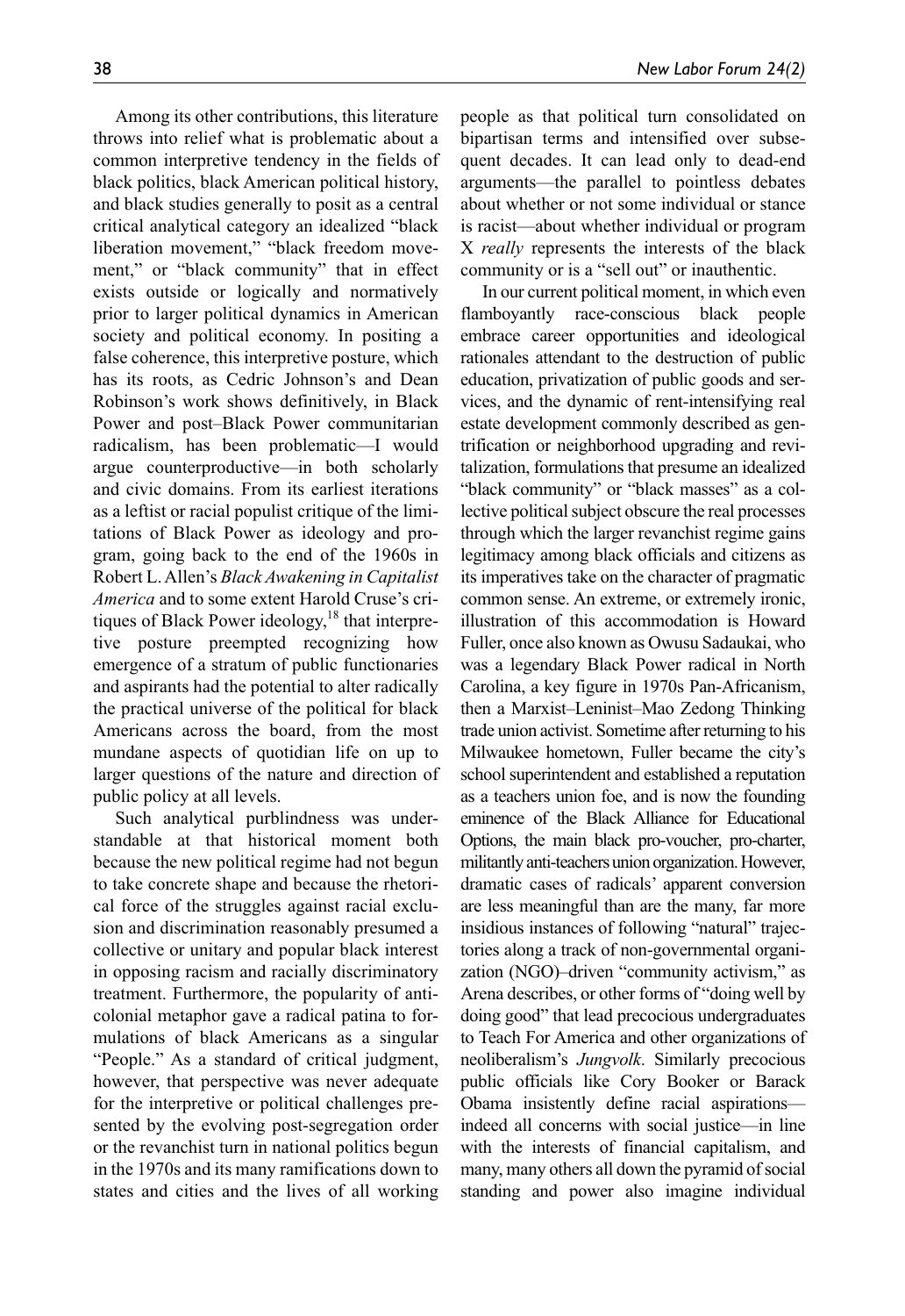futures and "success" in savoring fantasies of pursuing personal advantage by operating within what a broader perspective reveals are the structures of neoliberal dispossession. An interpretive posture that posits an unproblematic "black community" or "black masses" as a normative standard cannot adequately conceptualize the relatively autonomous tendencies toward neoliberal legitimation in black politics; much less can it confront them politically.

Fortunately, recent years have also seen the appearance of a scholarly literature that actively investigates differentiation and class tensions *within* black politics, both in contemporary life and in the Jim Crow era when presumptions of unproblematic racial unity made more sense empirically. In addition to the work of Arena, Marcelin, Johnson, and Robinson I have already mentioned, Preston Smith's *Racial Democracy and the Black Metropolis* is a study of intraracial tensions and conflict in housing politics in post-war Chicago; Michelle Boyd's *Jim Crow Nostalgia* examines a black on black gentrification initiative and attendant political dynamics on Chicago's South Side in the 1990s and early 2000s, and Touré Reed's *Not Alms but Opportunity* examines the class character and contradictions within the National Urban League and its Chicago and New York branches' programmatic approaches to the organization's articulated goal of racial uplift over its first forty years. The collection *Renewing Black Intellectual History* presents a set of case studies that exemplify the benefits of an approach that proceeds from the presumption that political processes, differentiation, and structurally rooted antagonisms do not begin at the boundaries of the black American population and have been integral in shaping black Americans' politics no less than any other. $19$ 

# *Recent years have [brought] scholarly literature that actively investigates differentiation and class tensions* **within** *black politics.*

What we have observed is ultimately a natural entailment of the VRA, insofar as it facilitated black Americans' participation in the routine arrangements of American politics. That remains a significant victory of the civil rights movement. Election of a black sheriff in Madison Parish, Louisiana, not only democratized police–community relations; it also was an element in facilitating black incorporation into other opportunity structures unavailable under the regime anchored by disfranchisement. The VRA has contributed to altering political and social life in the region in other progressive ways as well. It has also contributed significantly to altering the character of black politics, in addition to ways I have already mentioned, by throwing into relief the fact that the interests of black elected officials and the black political class in general are not necessarily isomorphic with those of a "black community," no more than is the case with respect to any politicians and their constituents in the American political system. Their limitations underscore, or should, the fact that electoral politics is a domain, albeit a necessary one, for consolidating and institutionalizing victories that have been won on the plane of social movement struggle. In that sense, the victory condensed in the forms of participation enabled by the VRA is necessary—a politics that does not seek institutional consolidation is ultimately no politics at all—but not sufficient for facing the challenges that confront us in this moment of rampant capitalist offensive against social justice, but neither are the essentially nostalgic modalities of protest politics often proposed as more authentic than the mundane electoral domain. It is past time to consider Professor Legette's aphorism and engage its many implications. And that includes a warrant to resist the class-skewed penchant for celebrating victories won in the heroic moment of the southern civil rights movement as museum pieces disconnected from subsequent black American political history and the broad struggle for social justice and equality.

#### **Declaration of Conflicting Interests**

The author(s) declared no potential conflicts of interest with respect to the research, authorship, and/or publication of this article.

#### **Funding**

The author(s) received no financial support for the research, authorship, and/or publication of this article.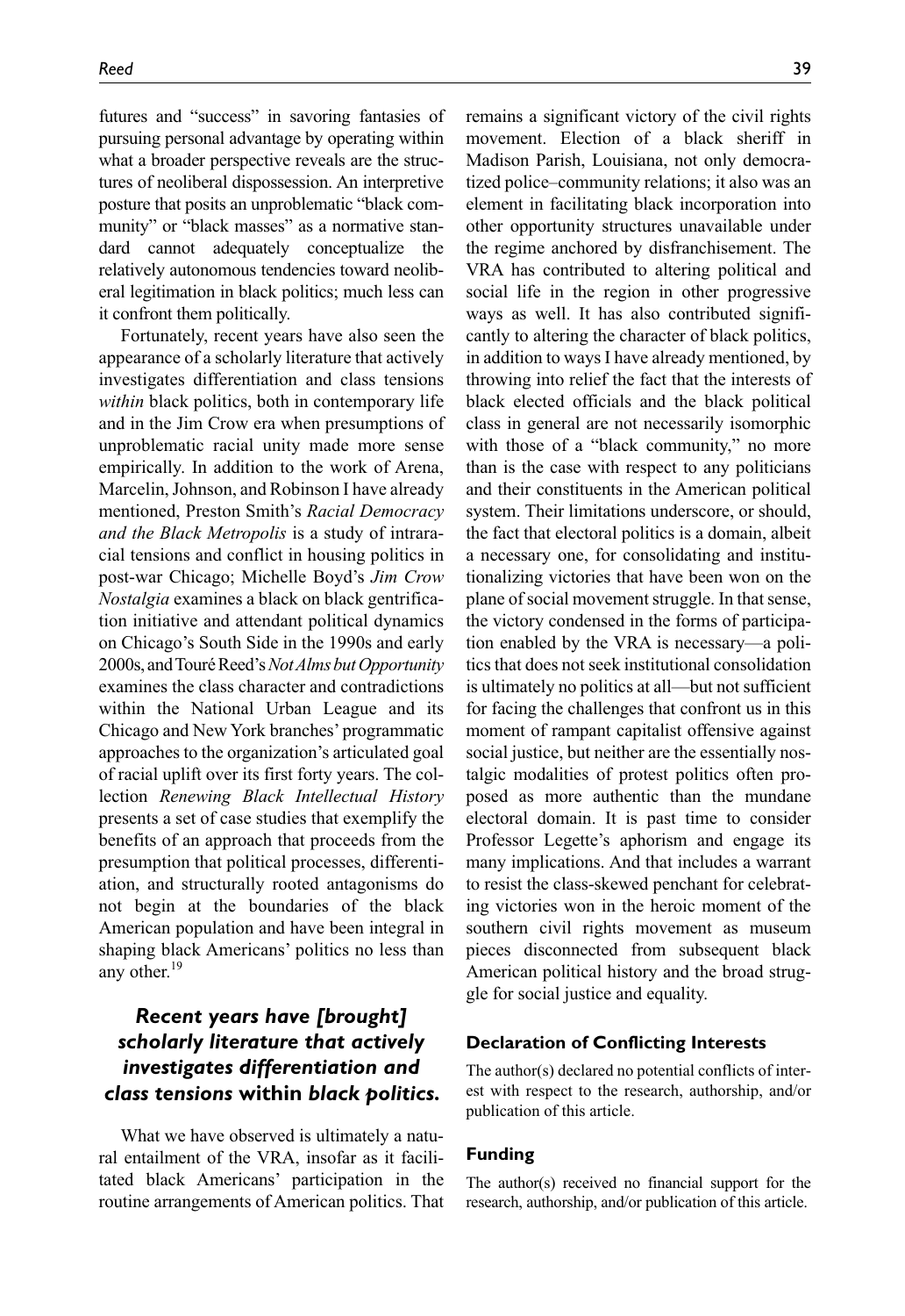#### **Notes**

- 1. Maureen Dowd, "Not Just a Movie," *The New York Times*, January 17, 2015, available at [http://www.nytimes.com/2015/01/18/opinion/](http://www.nytimes.com/2015/01/18/opinion/sunday/not-just-a-movie.html?_r=0) sunday/not-just-a-movie.html? r=0.
- 2. DuVernay's vision of the local movement does not extend much beyond King and his Southern Christian Leadership Conference (SCLC) confederates at all. Glen Ford rightly criticizes *Selma*'s characterization of the Student Nonviolent Coordinating Committee (SNCC) radicals' relation with King and the SCLC. DuVernay reduces the tension to an expression of some of the SNCC activists' ultimately petty and juvenile turf-protectiveness. Political or strategic differences are beyond her purview. While license is what it is, and the SNCC/ SCLC tension is arguably not crucial to the story she wants to tell, her choice to portray James Forman in particular as a young, narrowminded hothead may be as revealing as it is gratuitous and inaccurate. Forman was one of the most systematically leftist voices in SNCC, a Korean War veteran, a former teacher and organizer before going to join SNCC and was actually a year older than King. DuVernay's film describes King as having "led the Civil Rights movement for thirteen years" until his assassination in 1968. That view is consistent with her trivialization of SNCC; it is also in no way correct. King, for example, was not even the principal force driving or the main attraction at the 1963 March on Washington, which was most of all the project of A. Philip Randolph and his Negro American Labor Council. See, for example, William P. Jones, "The Unknown Origins of the March on Washington: Civil Rights Politics and the Black Working Class," *Labor* 7, no. 3 (2010): 33-52; William P. Jones, *The March on Washington: Jobs, Freedom, and the Forgotten History of Civil Rights* (New York: W.W. Norton, 2014). In fact, I know several people who attended the march and left before King spoke because it was a long, hot day, and he was at that point in the minds of many activists just another preacher, albeit a courageous and progressive one. Forman provides an interesting, while clearly partisan, account of the ongoing SNCC/SCLC tension and its grounding, at least from a SNCC perspective, in his *The Making of Black Revolutionaries: A Personal Account* (New York: Macmillan, 1972). Ironically, in light of DuVernay's depiction of a resistant if not hostile Lyndon Johnson, Forman's criticism

of the SCLC's role in the Selma campaign hinges precisely on its surreptitious alliance with the Johnson administration throughout the campaign (441-42).

- 3. Quoted in Cara Buckley, "When Films and Facts Collide in Questions," *The New York Times*, January 21, 2015, C1.
- 4. Brittney Cooper, "Maureen Dowd's Clueless White Gaze: What's Really Behind the *Selma* Backlash," *Salon*, January 21, 2015, available at [www.salon.com/2015/01/21/maureen\\_dowds\\_](www.salon.com/2015/01/21/maureen_dowds_clueless_white_gaze_whats_really_behind_the_selma_backlash/) clueless white gaze whats really behind the selma backlash/.
- 5. Albert R. Hunt, "A Villain in *Selma*, but Not in Real Life," *The New York Times*, January 18, 2015, available at [http://www.nytimes.](http://www.nytimes.com/2015/01/19/us/politics/a-villain-in-selma-but-not-in-real-life.html) [com/2015/01/19/us/politics/a-villain-in-selma](http://www.nytimes.com/2015/01/19/us/politics/a-villain-in-selma-but-not-in-real-life.html)[but-not-in-real-life.html](http://www.nytimes.com/2015/01/19/us/politics/a-villain-in-selma-but-not-in-real-life.html).
- 6. For only one recent illustration of current efforts to suppress minority voting see "Long Lines at Minority Polling Places," *The New York Times*, September 24, 2014, [http://www](http://www.nytimes.com/2014/09/25/opinion/long-lines-at-minority-polling-places.html) [.nytimes.com/2014/09/25/opinion/long-lines](http://www.nytimes.com/2014/09/25/opinion/long-lines-at-minority-polling-places.html)[at-minority-polling-places.html](http://www.nytimes.com/2014/09/25/opinion/long-lines-at-minority-polling-places.html).
- 7. See, for example, Eric Foner, *Freedom's Lawmakers: A Directory of Black Officeholders during Reconstruction* (Baton Rouge: Louisiana State University Press, 1996). Foner's compendium covers only those officials elected prior to Hayes-Tilden.
- 8. Jack M. Bloom, *Class, Race, and the Civil Rights Movement: The Changing Political Economy of Southern Racism* (Bloomington: Indiana University Press, 1987); C. Vann Woodward, *Origins of the New South: 1877- 1913* (Baton Rouge: Louisiana State University Press, 1951); Helen G. Edmonds, *The Negro and Fusion Politics in North Carolina, 1894- 1901* (Chapel Hill: University of North Carolina Press, 2003); Thomas Hanchett, *Sorting Out the New South City: Race, Class and Urban Development in Charlotte, 1875-1975* (Chapel Hill: University of North Carolina Press, 1998); David Cecelski and Timothy Tyson, eds., *Democracy Betrayed: The Wilmington Race Riot of 1898 and Its Legacy* (Chapel Hill: University of North Carolina Press, 1998).
- 9. J. Morgan Kousser, *The Shaping of Southern Politics: Suffrage Restriction and the Establishment of the One-Party South, 1880- 1910* (New Haven: Yale University Press, 1974).
- 10. Adolph Reed Jr., "The Puzzle of Black Republicans," *The New York Times*, December 18, 2012.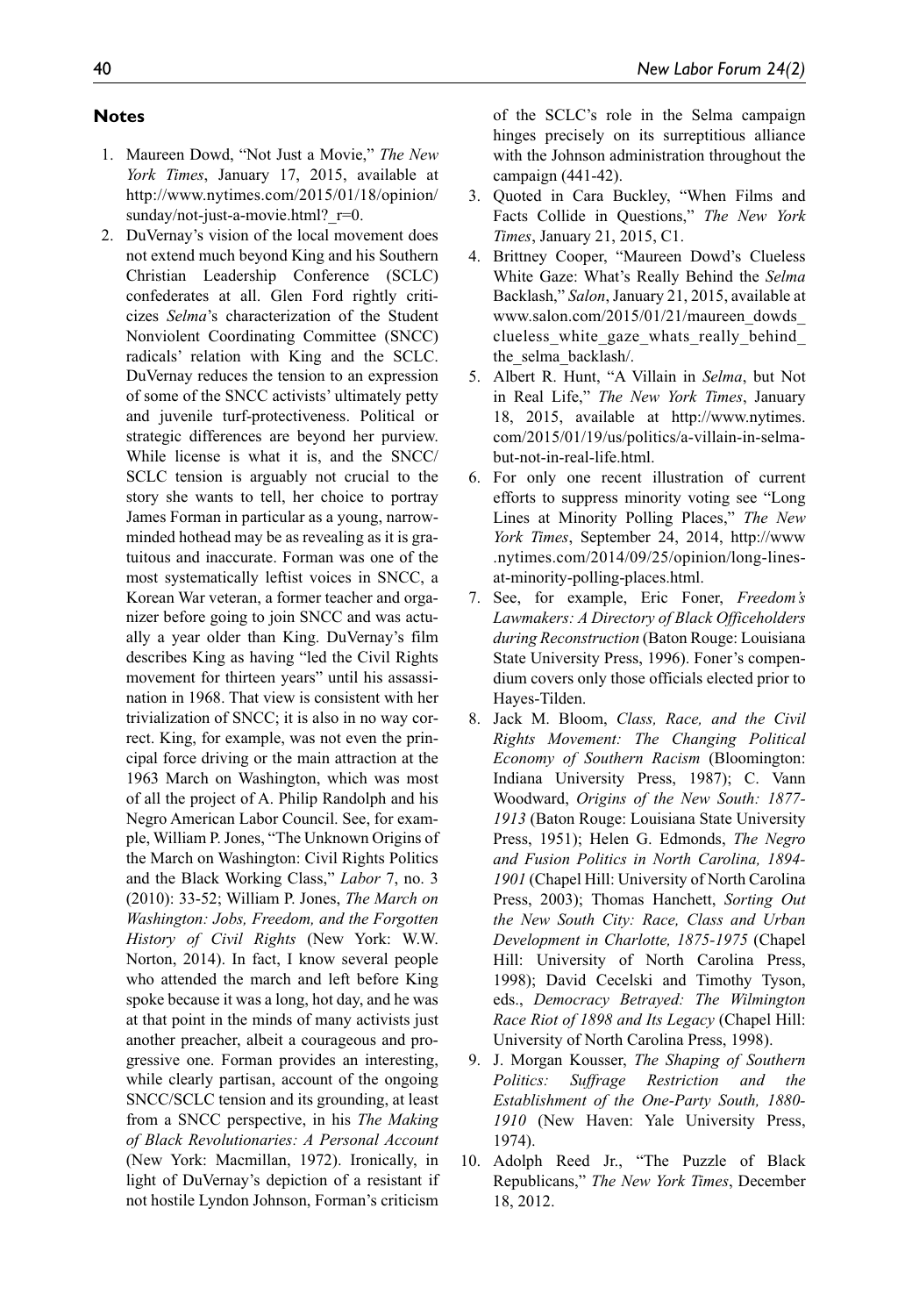- 11. Henry Lee Moon, *Balance of Power: The Negro Vote* (Garden City, NY: Doubleday, 1948), 179; Arnold R. Hirsch, "Simply a Matter of Black and White: The Transformation of Race and Politics in Twentieth-Century New Orleans," in *Creole New Orleans: Race and Americanization*, ed. Arnold R. Hirsch and Joseph Logsdon (Baton Rouge: Louisiana State University Press, 1992), 273.
- 12. While it is a reasonable exercise of artistic license that the film does not depict Selma's local politics at all, that it does not do so avoids the potentially complicating fact that the white mayor, Joe Smitherman, who was elected the year before the Selma march, remained in that office until 2000.)
- 13. Adolph Reed Jr., *Stirrings in the Jug: Black Politics in the Post-segregation Era* (Minneapolis: University of Minnesota Press, 1999), 79.
- 14. See Albert Karnig and Susan Welch, *Black Representation and Urban Policy* (Chicago: University of Chicago Press, 1980), 50-78.
- 15. Reed, *Stirrings in the Jug*, 163-77.
- 16. Clarence N. Stone, *Regime Politics: Governing Atlanta, 1946-1988* (Lawrence: University of Kansas Press, 1989); Claude Barnes, "Political Power and Economic Dependence: An Analysis of Atlanta's Black Urban Regime" (Unpublished PhD diss., Clark-Atlanta University, 1991); Dennis R. Judd, "Electoral Coalitions, Minority Mayors, and the Contradictions in the Municipal Policy Agenda," in *Cities in Stress: A New Look at the Urban Crisis*, ed. Mark Gottdiener (Urban Affairs Annual Reviews #30, Thousand Oaks, CA: Sage, 1986); Bryan D. Jones and Lynn Bachelor, *The Sustaining Hand: Community Leadership and Corporate Power* (Lawrence: University of Kansas Press, 1986); Stephen Samuel Smith, *Boom for Whom? Education, Desegregation, and Development in Charlotte* (Albany: State University of New York Press, 2004); William E. Nelson Jr., "Cleveland: The Evolution of Black Political Power," in *The New Black Politics: The Search for Political Power*, ed. Michael Preston, Lenneal Henderson, and Paul Puryear (New York: Longman, 1982); Robert Smith, *We Have No Leaders: African-Americans in the Post-Civil Rights Era* (Albany: State University of New York Press, 1996).
- 17. John David Arena, *Driven from New Orleans: How Nonprofits Betray Public Housing and Promote Privatization* (Minneapolis: University

of Minnesota Press, 2013); Timothy P. R. Weaver, *The Neoliberal Persuasion: Urban Policy and Politics in the United States and the United Kingdom* (Philadelphia: University of Pennsylvania Press, forthcoming); Kent Germany, *New Orleans after the Promises: Poverty, Citizenship, and the Search for the Great Society* (Athens: University of Georgia Press, 2007); Megan Marcelin-French, "Community Underdevelopment: Block Grants and the Rise of Privatization in New Orleans, 1970-1985" (Unpublished PhD diss., Columbia University, 2014).

- 18. Robert L. Allen, *Black Awakening in Capitalist America: An Analytic History* (Garden City, NY: Doubleday, 1969); Harold Cruse, *Rebellion or Revolution?* (Minneapolis: University of Minnesota Press, 2009). This edition of the 1968 book includes a foreword by Cedric Johnson. See also Cedric Johnson, *Revolutionaries to Race Leaders: Black Power and the Making of African-American Politics* (Minneapolis: University of Minnesota Press, 2007); Dean E. Robinson, *Black Nationalism in American Politics and Thought* (New York: Cambridge University Press, 2001); Dean E. Robinson, "Black Power Nationalism as Ethnic Pluralism: Postwar Liberalism's Ethnic Paradigm in Black Radicalism," in *Renewing Black Intellectual History: The Ideological and Material Foundations of African-American Thought*, ed. Reed, Warren et al. (Boulder, CO: Paradigm Publishers, 2010), 184-214.
- 19. Preston H. Smith II, *Racial Democracy and the Black Metropolis: Housing Policy in Postwar Chicago* (Minneapolis: University of Minnesota Press, 2012); Michelle Boyd, *Jim Crow Nostalgia: Reconstructing Race in Bronzeville* (Minneapolis: University of Minnesota Press, 2008); Touré F. Reed, *Not Alms but Opportunity: The Urban League and the Politics of Racial Uplift, 1910-1950* (Chapel Hill: University of North Carolina Press, 2008).

#### **Author Biography**

**Adolph Reed Jr.** is a professor of political science at the University of Pennsylvania. He is completing a book on the decline and transformation of the U.S. Left since World War II and recently co-authored, with Mark Dudzic, "The Crisis of Labour and the Left in the United States" in the *Socialist Register*.